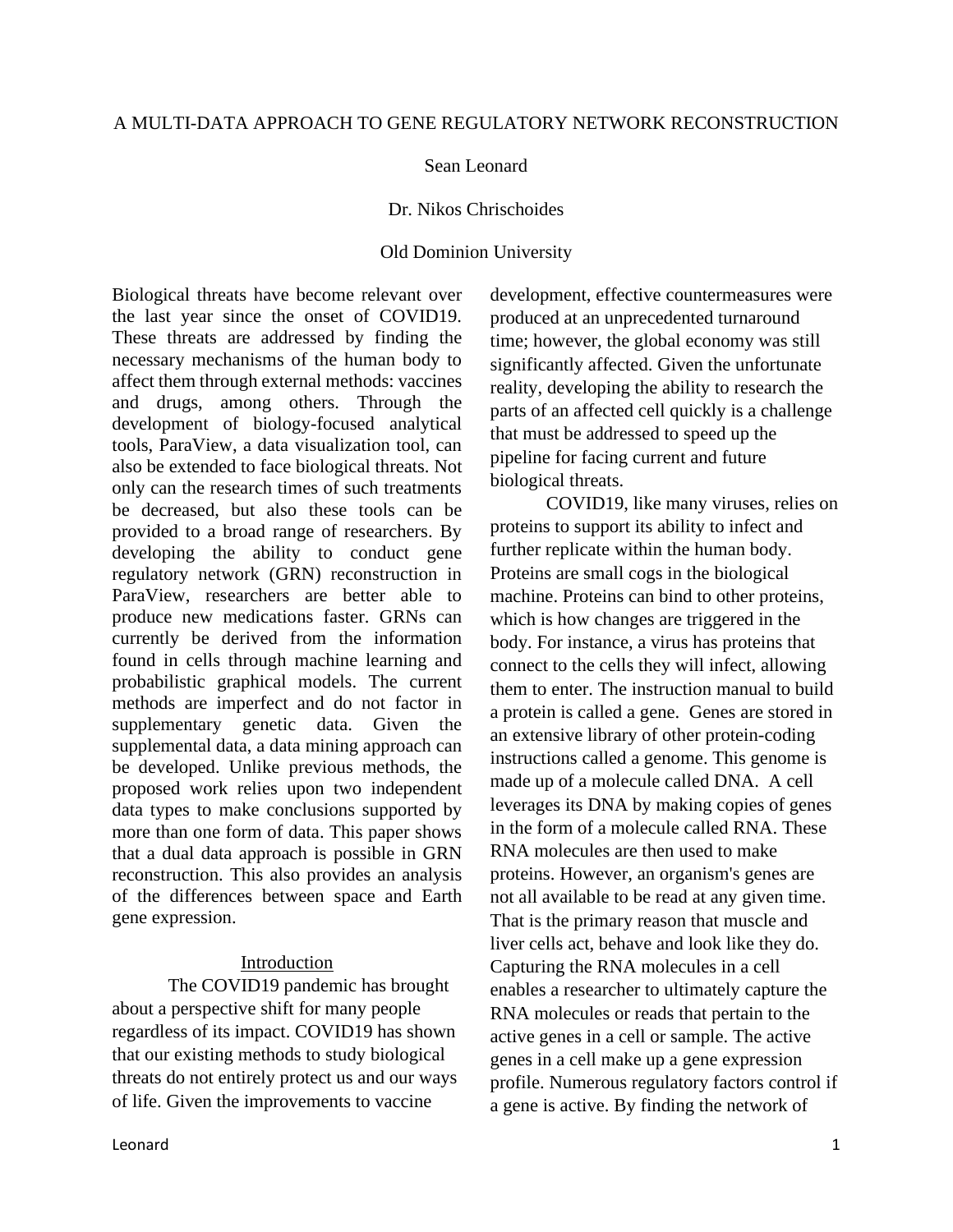genes that interact with each other, we can discover what a cell is working on at any given time.

Furthermore, we can better predict what happens if we expose that cell to a stimulus. However, this prediction is complicated by the numerous regulatory factors that control a gene's expression. This makes capturing the regulatory link between genes a nontrivial task. Two such factors are promoters and enhancers, regions of DNA that pertain to a target gene and can be manipulated to either encourage or inhibit the expression of a target gene. One such manipulator is broadly called DNA methylation. DNA methylation data captures the presence of methyl groups bound to specific areas in the DNA. The presence of methyl groups often has a negative relationship with gene expression $1-3$ . As such, if there is a large amount of DNA methylation in a promoter or enhancer region, a gene may not be expressed even if it would be otherwise. Also within the promoter or enhancer regions are motifs. Motifs are binding points for proteins that help to express genes. By capturing the methylation levels in an enhancer, we can assume that the genes controlled by that enhancer will be affected. Currently, capturing all of the states of all the regulatory factors for a particular gene is impossible. Due to limited technology, high costs, and other factors, data for each regulatory factor cannot be generated for many experiments. This makes deriving a GRN much more complex as the regulatory environment has to be treated like a black box. The only information to work on is often gene expression data.

Currently, existing algorithms take in gene expression data and build a gene regulatory network or GRN<sup>4-8</sup>. At present, gene expression data is captured by breaking

open a cell and then taking out all RNA molecules and counting them up. However, this data collection method does not capture multiple moments in time for a cell, as once a cell is broken, it does not continue to produce RNA. This stagnates what a cell was doing, making it unclear how its gene expression profile may have changed. As a result, scientists gather numerous cells under the same or similar conditions and capture their gene expression data. This method attempts to catch more than one cell to develop a more comprehensive picture of how that cell's gene expression profile is behaving. This introduces a limitation to current methods. Unfortunately, because they use gene expression data, false positives are generated. In Figure 1 is a simple example of a problem that is caused by this limitation.

Due to this flaw and many others, the removal of such errors is a crucial focus for GRN reconstruction algorithms. One approach is to develop more sophisticated models that are better able to decipher the links between genes. However, this approach will always be limited by the current data collection's flaw. Another demands more data be created over a period of time; however, this is a costly practice. Thus, we believe that by appropriately integrating the data of regulatory factors, errors are reduced. This works by factoring in several aligned pieces of biological evidence that all actively participate in a gene's regulation. The regulatory factor data in question is DNA methylation data which has been shown to affect the regulation of genes $1-3$ .

In extension, the development of universal or easy-to-access tools for analyzing and studying current and future problems is highly demanded. Given the nature of today's mass focus to solve a biological threat, the need to develop easily accessible high-quality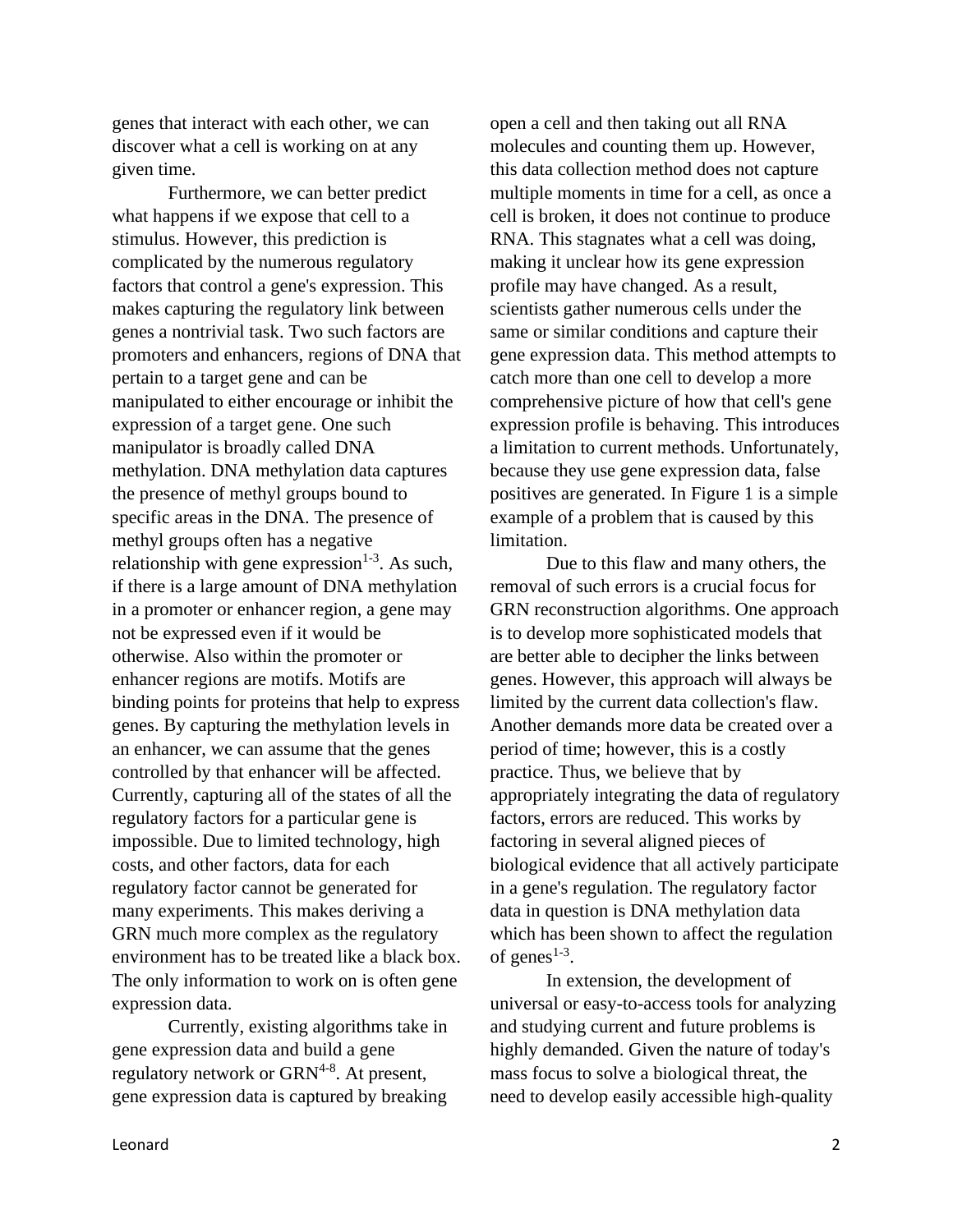analysis tools is higher than ever. Currently, ParaView exists as one such tool that enables many people to visualize their data. However, ParaView is limited due to its lack of niche biological analysis and visualization plugins. By developing ParaView in this area, it will be able to support biologists more when facing current and future threats. Currently, GRN reconstruction represents an algorithmic idea of reverse-engineering the cell's inner machinery. A GRN can tell a researcher the genes which have a role in the regulation of other genes. In conjunction with new improvements in parallel mesh generation algorithms on proteins, the need to flesh out the underlying GRN controlling a target protein's creation is one more piece of the puzzle.

### Methodology

Within this work, two plugins for ParaView will be laid out. One is referred to as In-depth Protein Tooltip, and another is referred to as GRN analysis.

## In-depth Protein Tooltip

Within ParaView, there exist many tools for viewing various types of scalar and vector data. However, these tools often lack some of the finer details needed for the analysis of protein structure. The development of a plugin that was easy to use and integrated with existing ParaView functionality was considered the primary focus. This tool would then need to be able to study an essential part of protein structure. That being the cavities within proteins. The tool allows a user to hover over areas of selected data points and then generate a tooltip that would calculate the mean, standard deviation, and variance of the selection point's values, along with other metrics. A user can then observe cavities while also quickly and intuitively

understanding the distributions of various protein-specific values within these cavities. The development can be broken down into three steps. The first requires the data points within a cavity to be extracted. The second needs the basic statistic values like mean, median, etc., to be calculated. The third and final step calls for the basic statistics to be visualized as a tooltip when a user hovers over a set of selected data points.

### GRN Analysis

Currently, ParaView cannot reconstruct a GRN. In addition, the visualization of a GRN is a nontrivial task. As such, the development of a GRN analysis process and a more GRN focused visualization plugin is necessary. By natively incorporating a GRN analysis tool within the ParaView framework, a user needs only gather the data necessary to run the GRN reconstruction algorithm. Initially, a user would be forced to run both GRN reconstruction and then modify the output of that GRN reconstruction to be fed and visualized in another biology-related visualization software like Cytoscape.

The current approaches to GRN reconstruction utilize gene expression data. However, that data is one small piece of the puzzle. Acting upon gene expression is numerous known and unknown biological features, all of which alter it. Developing an approach that can integrate gene expression and relevant biological factors, it would then follow that forging of a regulatory link between two genes is more reliable given the multiple different sources of data arriving at a similar conclusion. Therefore, we present a data mining algorithm that factors in both gene expression data and DNA methylation data to reconstruct a GRN.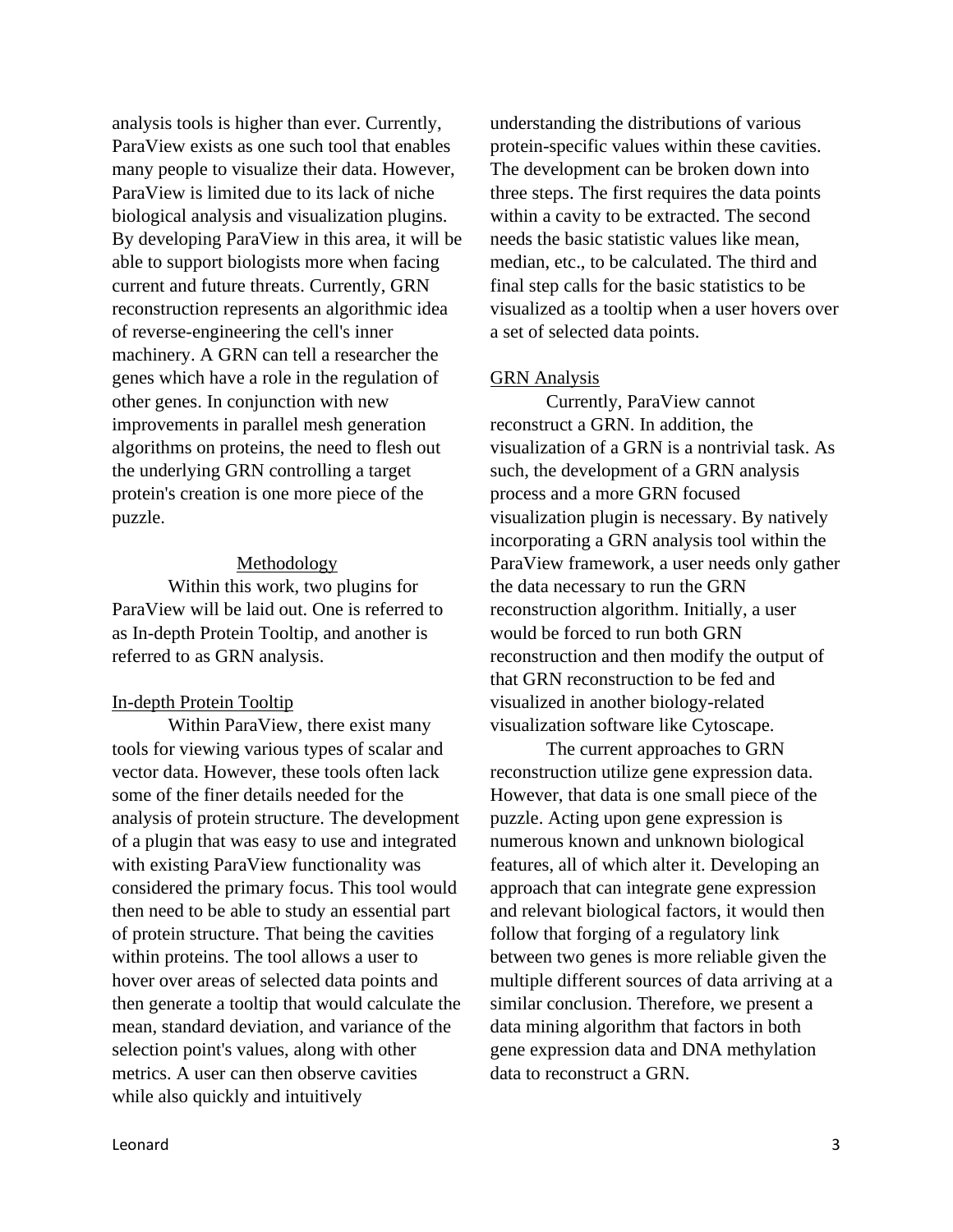This method ultimately looks to link both the enhancers and promoters to a target gene. The motifs within the enhancer and promoter regions are then used to find regulatory links between the target gene and the motifs' genes. This method is conducted at the transcript level due to more than one promoter being present for a gene. However, at the transcript level, each transcript of a gene can pertain to a unique promoter. A gene has multiple transcripts or variations either because they have unique start sites or their instructions are truncated somehow. Thus, a gene has numerous transcripts, which all result in unique but largely similar proteins. The gene regulatory network reconstructed with this method is at the gene level so that genes will have links between genes based on its transcripts' links. Therefore, a gene may have several transcripts, each transcript linking to another gene, and the result would be that gene linking with all of the other genes.

The link between the promoter and a particular transcript is done by looking at the transcription start site (TSS). The TSS is where a gene starts being transcribed from DNA. In the case that promoters are overlapping, the center for each promoter is calculated, and the promoter center closest to the TSS is considered that transcript's promoter. At this point, the motifs and their corresponding gene transcripts are collected. The expression of the motif's transcript is then correlated through Pearson correlation with the target transcript. This correlation is between the motif transcript's gene expression for each sample and the target transcript's gene expression for each sample. If the correlation coefficient is above a certain threshold, negative or positive, that motif transcript is considered a regulator of the target transcript linking the two genes for which those transcripts pertain.

A transcript's promoter is calculated and used as a midpoint for a 200kb(200,000 nucleic acids) regulatory region to link enhancers to their target gene. All of the enhancers within this regulatory region are considered potentially connected to the target transcript and collected. The link between each enhancer and transcript is then tested through Pearson correlation, with the target transcript's expression being correlated with the enhancer's methylation level across all samples. As with the promoter, if the correlation coefficient is above a set threshold, it is considered an active enhancer in regulating that target transcript. Given that an enhancer is deemed to be active, the motifs in the enhancer are linked in the same way that the promoter motifs were linked to the target gene.

### Results

### In-depth Protein Tooltip

After the start of the implementation of the Indepth Protein Tooltip, it was found out that a simpler alternative was possible. This alternative required the utilization of several filters within ParaView. The alternative method called for the use of the threshold filter, which would then extract all the points within a cavity as they all have an identification value that sets which cavity they are a part of. The following steps are trivial parts of ParaView, with the calculation of basic statistics already being part of ParaView. As for the visualization of a tooltip. After the trick with the threshold filter was found, the need for a tooltip was minimal due to the ease at which a user could access the cavity distribution information once they knew how. The setup for this approach is depicted in Figure 2.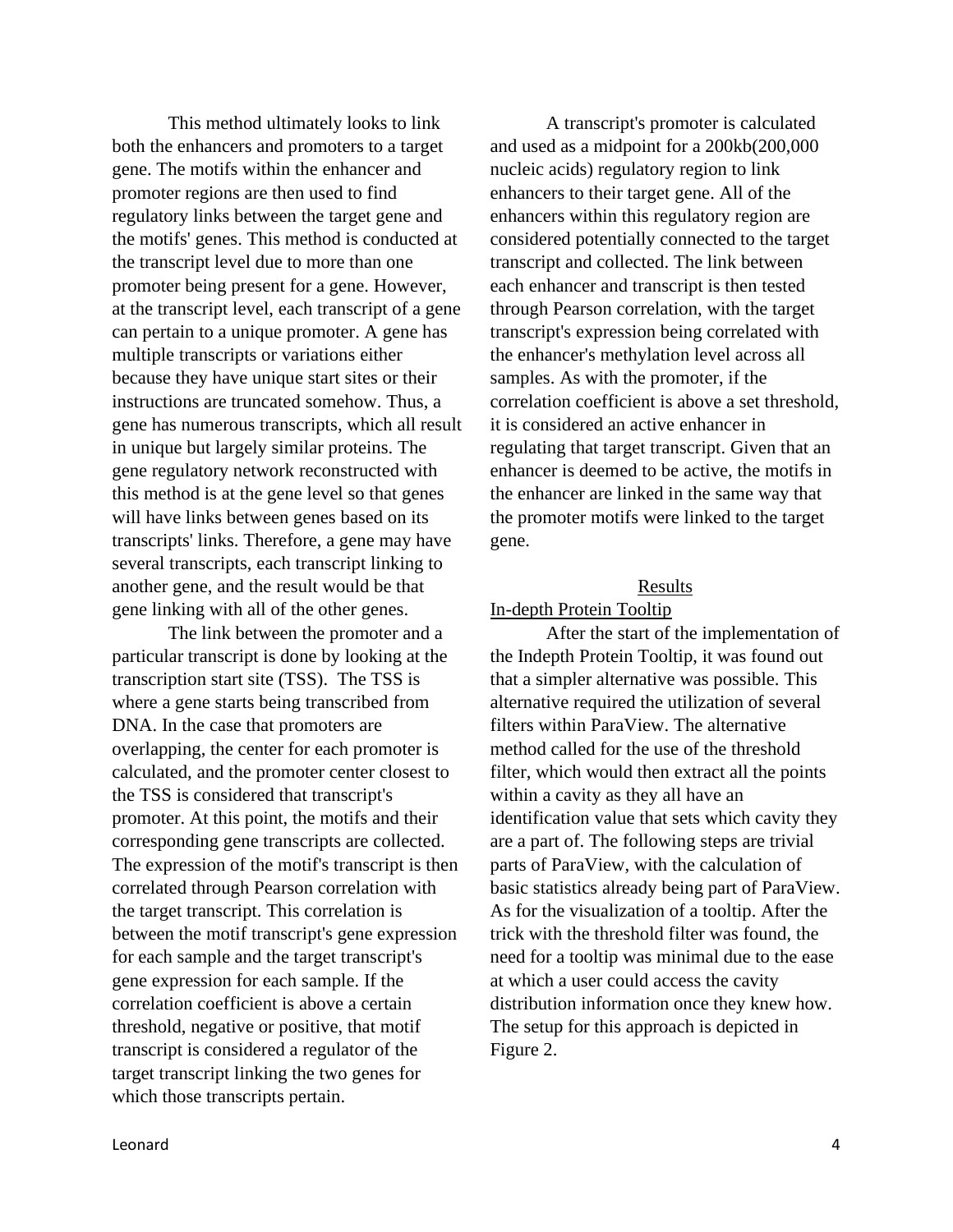### GRN Analysis

The validation and differential analysis of the data used in testing the GRN reconstruction algorithm is shown in Figure 3. After validating the data, a necessary step to remove inactive transcripts and normalize their expression values, the data was then run in the GRN reconstruction algorithm depicted in Figure 3. Icam1 and Trpc1, two genes, were selected, and their direct regulating genes are pictured in Figures 4 and 5. The edge color depicts a positive, green, or negative, red, relation with the target gene. The edge width within these figures is calculated from the correlation between the regulating gene and the target gene's gene expression. That value is raised to the power of four and multiplied by five to increase the differences between different correlations. These two genes were selected due to studies that indicated them as important genes in the microgravity and muscle environment $9-11$ . The Icam1 gene encodes an intercellular adhesion protein. It has been shown that altering the shape of a cell can alter its function $^{12}$ . This mechanotransduction pathway is of considerable interest when observing cells in microgravity conditions. Currently, cells are under the pressure of gravity which works against them to form a shape that has evolved over the time humans have walked the planet. However, when exposed to microgravity conditions, the shape of cells may be altered. If the shape is altered, it stands to reason that the cell's typical pathways are affected, and a protein coded by Trpc1 and Icam1 would be directly in the middle of that change in the process. The differential analysis made it clear that control (on Earth) and case (in space) data showed a marked difference in their gene expression activity, as shown in Figure 6. The further study into these two methods and the extension and further study of the proposed

GRN reconstruction method are points of future work. The ParaView plugin portion of this work remains as future work.

# Conclusion

The development of tools to further expand and enable scientists to address new biological threats is a way to improve our response times in the future. Through further study of new environments, the mechanisms that control the human body are slowly revealed. Further investigation into the expression of genes in a microgravity environment visualizes the body's reaction to an extreme setting and is a point for future work and analysis.

# Dataset Preparation

The data used in this paper comes from the GLDS-99 dataset within GeneLab [\(NASA](https://genelab-data.ndc.nasa.gov/genelab/accession/GLDS-99/)  [GeneLab Data Systems :](https://genelab-data.ndc.nasa.gov/genelab/accession/GLDS-99/) 

[/genelab/accession/GLDS-99/\)](https://genelab-data.ndc.nasa.gov/genelab/accession/GLDS-99/). The gene expression or RNA-seq data was preprocessed using TrimGalore for trimming, STAR for mapping, and RSEM for quantification of transcripts. FastQC was used for quality control. For the DNA methylation or WGBSseq data TrimGalore was used for trimming and Bismark was used for mapping. The methylation values were for CpG sites within the data and each CpG site was required to have three overlapping reads before the methylation value was considered. Putative enhancers/promoters $^{13}$  had motif finding run on them by Homer on these regions to gather the potential TFs.

## Acknowledgments

I would like to acknowledge the Virginia Space Grant Consortium for funding this work. I would also like to thank Dr. Nikos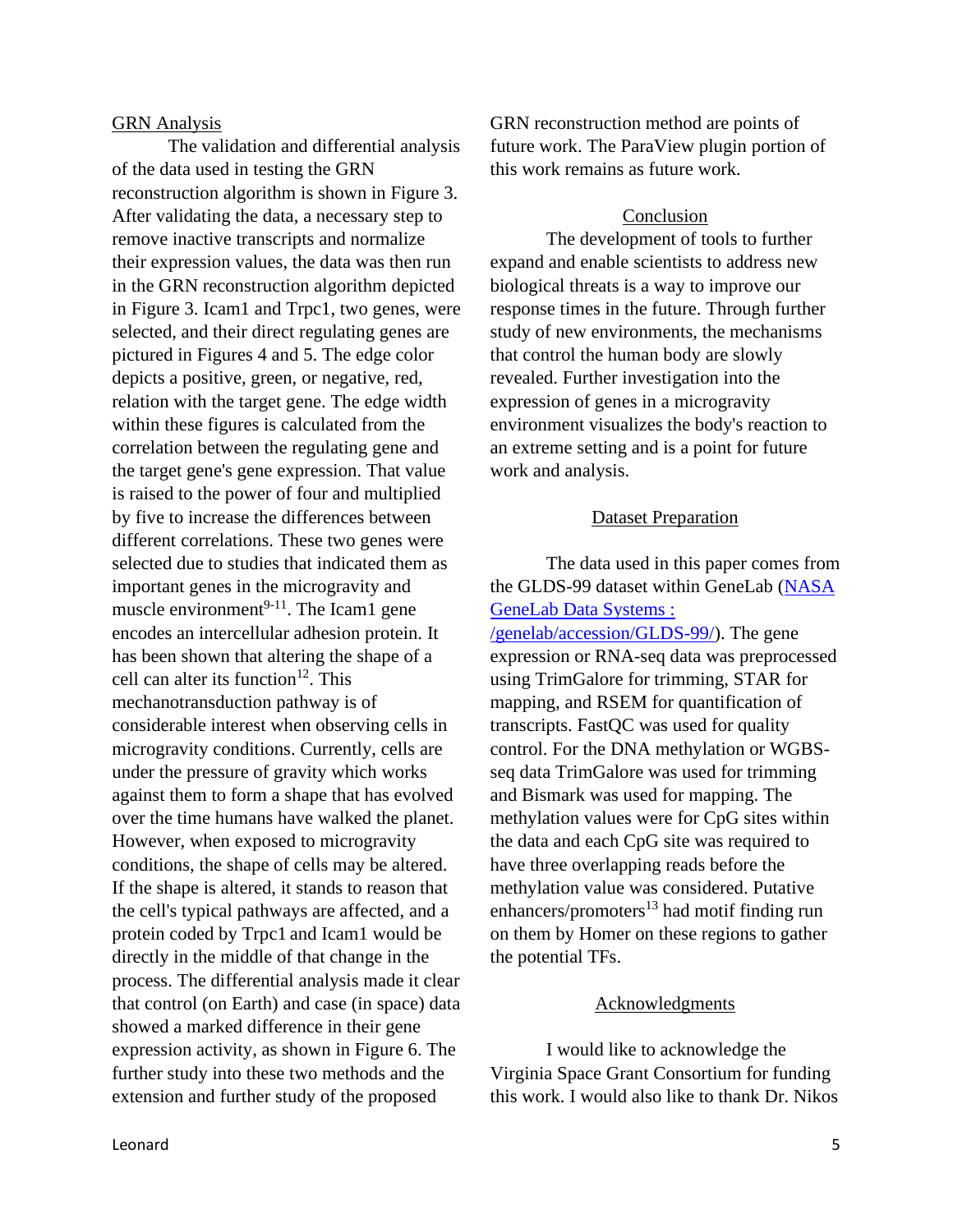Chrisochoides and Dr. Jiangwen Sun. I would finally like to thank Angelos Angelopoulos and Kevin Garner.

#### References

- [1] Aran, D., & Hellman, A. (2013). DNA methylation of transcriptional enhancers and cancer predisposition. *Cell*, *154*(1), 11–13.
- [2] Harris, C. J., Scheibe, M., Wongpalee, S. P., Liu, W., Cornett, E. M., Vaughan, R. M., Li, X., Chen, W., Xue, Y., Zhong, Z., Yen, L., Barshop, W. D., Rayatpisheh, S., Gallego-Bartolome, J., 6ayesi, M., Wang, Z., Wohlschlegel, J. A., Du, J., Rothbart, S. B., … Jacobsen, S. E. (2018). A DNA methylation reader complex that enhances gene transcription. *Science*, *362*(6419), 1182–1186.
- [3] Dhar, G. A., Saha, S., Mitra, P., & Nag Chaudhuri, R. (2021). DNA methylation and regulation of gene expression: Guardian of Our Health. *The Nucleus*.
- [4] Papili Gao, N., Ud-Dean, S. M., Gandrillon, O., & Gunawan, R. (2017). Sincerities: Inferring gene regulatory networks from time-stamped single cell transcriptional expression profiles. *Bioinformatics*, *34*(2), 258–266.
- [5] Aibar, S., González-Blas, C. B., Moerman, T., Huynh-Thu, V. A., Imrichova, H., Hulselmans, G., Rambow, F., Marine, J.-C., Geurts, P., Aerts, J., van den Oord, J., Atak, Z. K., Wouters, J., & Aerts, S. (2017). Scenic: Single-cell regulatory network inference and clustering. *Nature Methods*, *14*(11),
- [6] Matsumoto, H., Kiryu, H., Furusawa, C., Ko, M. S., Ko, S. B., Gouda, N., Hayashi, T., & Nikaido, I. (2017). SCODE: An efficient regulatory network inference algorithm from single-cell RNA-seq during differentiation. *Bioinformatics*, *33*(15), 2314–2321.
- [7] Sanchez-Castillo, M., Blanco, D., Tienda-Luna, I. M., Carrion, M. C., & Huang, Y. (2017). A 6ayesian framework for the inference of Gene Regulatory Networks from time and pseudo-time series data. *Bioinformatics*, *34*(6), 964–970.
- [8] Babtie, A. C., Chan, T. E., & Stumpf, M. P. H. (2017). Learning regulatory models for cell development from single cell transcriptomic data. *Current Opinion in Systems Biology*, *5*, 72–81.
- [9] Numaga-Tomita, T., Oda, S., Nishiyama, K., Tanaka, T., Nishimura, A., & Nishida, M. (2018). TRPC channels in exercise-mimetic therapy. *Pflügers Archiv – European Journal of Physiology*, *471*(3), 507–517.
- [10] Bradbury, P., Wu, H., Choi, J. U., Rowan, A. E., Zhang, H., Poole, K., Lauko, J., & Chou, J. (2020). Modeling the impact of microgravity at the cellular level: Implications for human disease. *Frontiers in Cell and Developmental Biology*, *8*.
- [11] Bizzarri, M., Monici, M., & Loon, J. J. (2015). How microgravity affects the biology of Living Systems. *BioMed Research International*, *2015*, 1–4.
- [12] Ingber, D. E. (2003). Tensegrity I. Cell Structure and hierarchical systems biology. *Journal of Cell Science*, *116*(7), 1157–1173.

[13] Yue, F., Cheng, Y., Breschi, A., Vierstra, J., Wu, W., Ryba, T., Sandstrom, R., Ma, Z., Davis, C., Pope, B. D., Shen, Y., Pervouchine, D. D., Djebali, S., Thurman, R. E., Kaul, R., Rynes, E., Kirilusha, A., Marinov, G. K., Williams, B. A., … Ren, B. (2014). A comparative encyclopedia of DNA elements in the mouse genome. *Nature*, *515*(7527), 355–364.

#### Figures



Figure 1. Gene A regulates Gene B and Gene C. As such, Gene B and C could have similar expression levels. In current models, this can result in a false positive link being created between Gene B and C because their gene expression levels are highly correlated. In reality, Gene A should have a link to Gene B and Gene C, and Gene B should not be linked to Gene C.

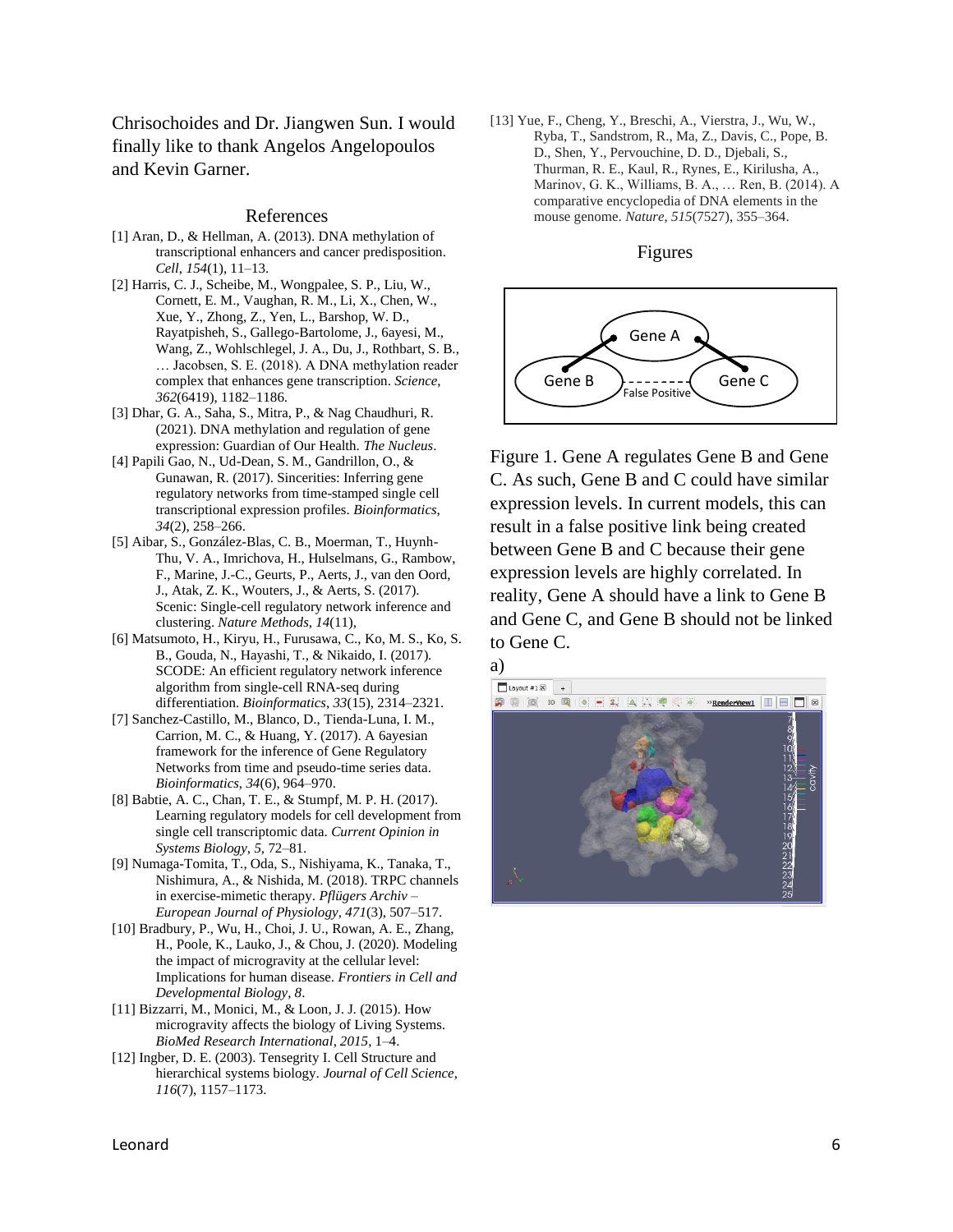| b)                                                   |             |  |                                |                          |                                           |         |                   |                                                     |                                                                                 |
|------------------------------------------------------|-------------|--|--------------------------------|--------------------------|-------------------------------------------|---------|-------------------|-----------------------------------------------------|---------------------------------------------------------------------------------|
| R                                                    |             |  |                                |                          | <b>图画: 80 图画图图图图像图形标题 &gt;RenderView2</b> |         |                   |                                                     | 8 E I<br>$\Box$<br>$\boxtimes$                                                  |
|                                                      |             |  |                                |                          |                                           |         |                   |                                                     | 8<br>$\overline{12}$<br>cavity<br>lG<br>$\overline{A}$<br>5<br>16<br>1890122345 |
| $\circ$ )<br>SpreadSheetView1<br>$\boxed{\boxtimes}$ |             |  |                                |                          |                                           |         |                   |                                                     |                                                                                 |
|                                                      |             |  |                                |                          |                                           |         |                   |                                                     |                                                                                 |
|                                                      |             |  | Showing DescriptiveStatistic = |                          | <b>Attribute: Row Data</b>                | ▼       | <b>Precision:</b> | $\stackrel{10}{\mapsto}$<br>$\hat{\mathbb{I}}$<br>6 | 击<br>}<br>Ы                                                                     |
|                                                      | Cardinality |  | M <sub>2</sub>                 | M <sub>3</sub>           | M <sub>4</sub>                            | Maximum | Mean              | Minimum                                             | Variable                                                                        |
| $\mathbf{0}$                                         | 1482        |  |                                | 2638.43 -11911.6 59497.8 |                                           | 5       | 4.62926           | $-1.37941$                                          | esp_clamped                                                                     |
| 1 <sup>1</sup>                                       | 1482        |  |                                |                          | 34651.4 -538290 9.35103e+06 19.5136       |         | 17.0244           | $-1.37941$                                          | esp_raw                                                                         |
|                                                      |             |  |                                |                          |                                           |         |                   |                                                     |                                                                                 |

Figure 2. a) a image of the protein with different categories highlighted in different

colores b) an extraction of one specific cavity depticted in blue in a) and b). c) The basic statistics for the data with the blue cavity in b) calculated by ParaView.



Figure 3. Principal Component Analysis between control and case samples shows a separation between control (GC) and case (FLT) samples.



Figure 4. Transcription factors for the Trpc1 gene.